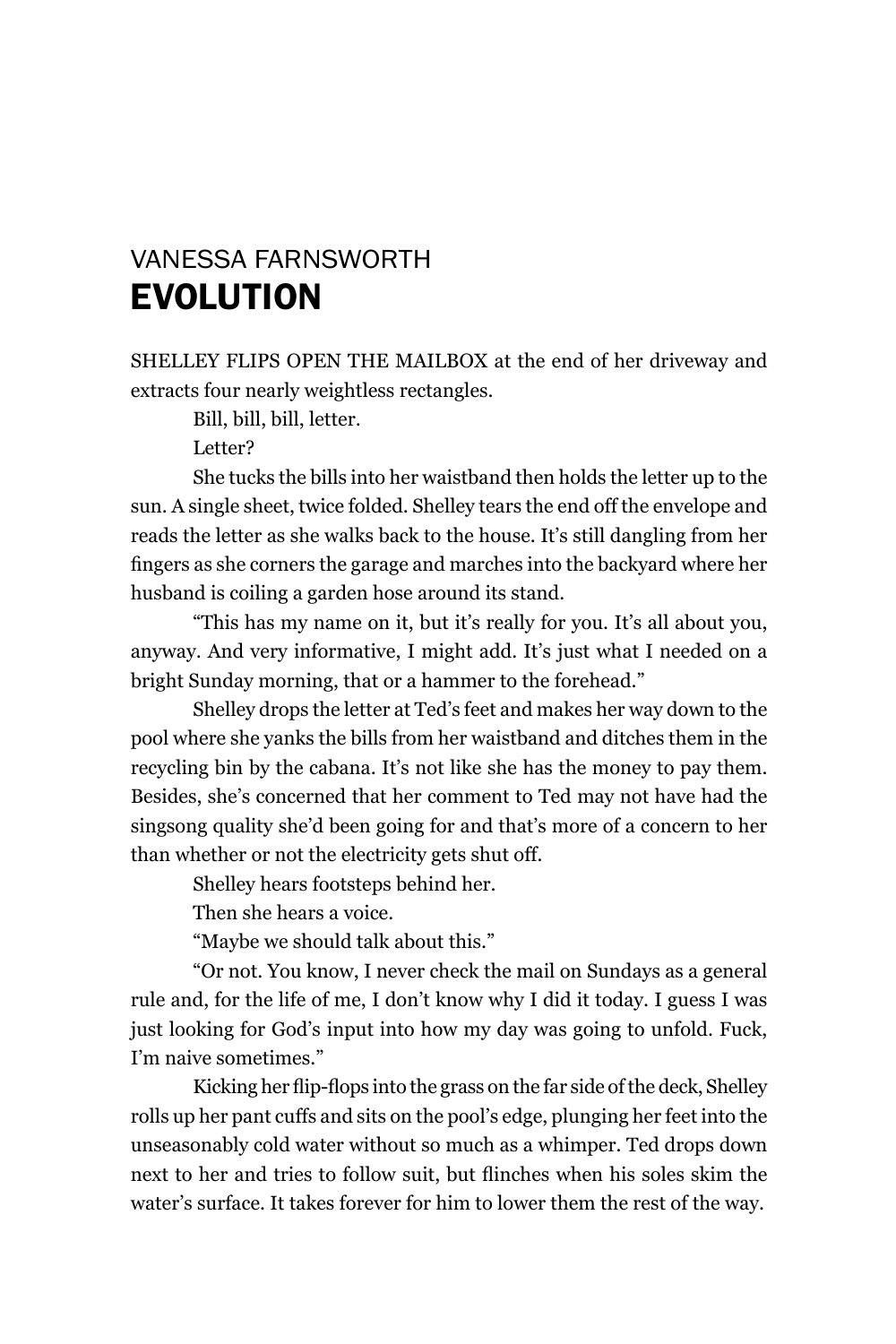"Don't you want to hear what I have to say about all of this?"

"By 'all of this,' I assume you mean the letter and no, not particularly. My feet are far more interesting or at least the left one is. It's flat like a duck's. It's strange that I've never noticed it before."

"Can you notice it later?"

"It doesn't work like that. You notice things when you notice them and once you've noticed them, you can't un-notice them just because the timing's a tad inconvenient."

"I'm sure there's logic in there somewhere."

So is Shelley, but she's too preoccupied to tease it out. After thirtytwo years on the end of her legs, she's only now realizing that her feet are amongst the oddest things she's ever seen. Particularly that left one; there's something truly flipper-like about it. It's as if God ran it through a wringer before fastening it to her ankle. Shelley flexes her toes then curls them, hoping against hope that Ted will switch to a less volatile topic before she puts any real thought into beating him to death with the pool skimmer.

Somehow her hopes for Ted never pan out.

"And nothing about this letter bothers you?"

"only that it exists. Drop it in the pool and then it won't. We can time how long it takes for the ink to bleed into indecipherable smudges. Come on, it'll be fun in a sandcastle-melting-in-the-surf kind of a way."

"Shelley—"

"Shelley nothing. You don't seem to be getting the gist of what I'm saying. You need to drop the letter in the water in order for its words to be rendered indecipherable and the longer it takes you to do that, the angrier I get. Is that blunt enough for you?"

"Shelley, can I just—"

"lower it slowly? You bet. I didn't mean to suggest that you have to dunk it like I dunked my feet. An edge-first slide will do. Oh."

Shelley snaps her feet out of the water as if it's only just occurred to her that they too could melt like a water-breached sandcastle. She reaches forward and gives her left foot a wiggle, painfully aware that Ted is continuing to grip the folded letter in his left hand. Although Shelley is tempted to telepathically coerce him into dropping it into the pool, she's fairly certain that water this cold will block her psychic energy.

Ted's voice is low.

"I can explain all of this."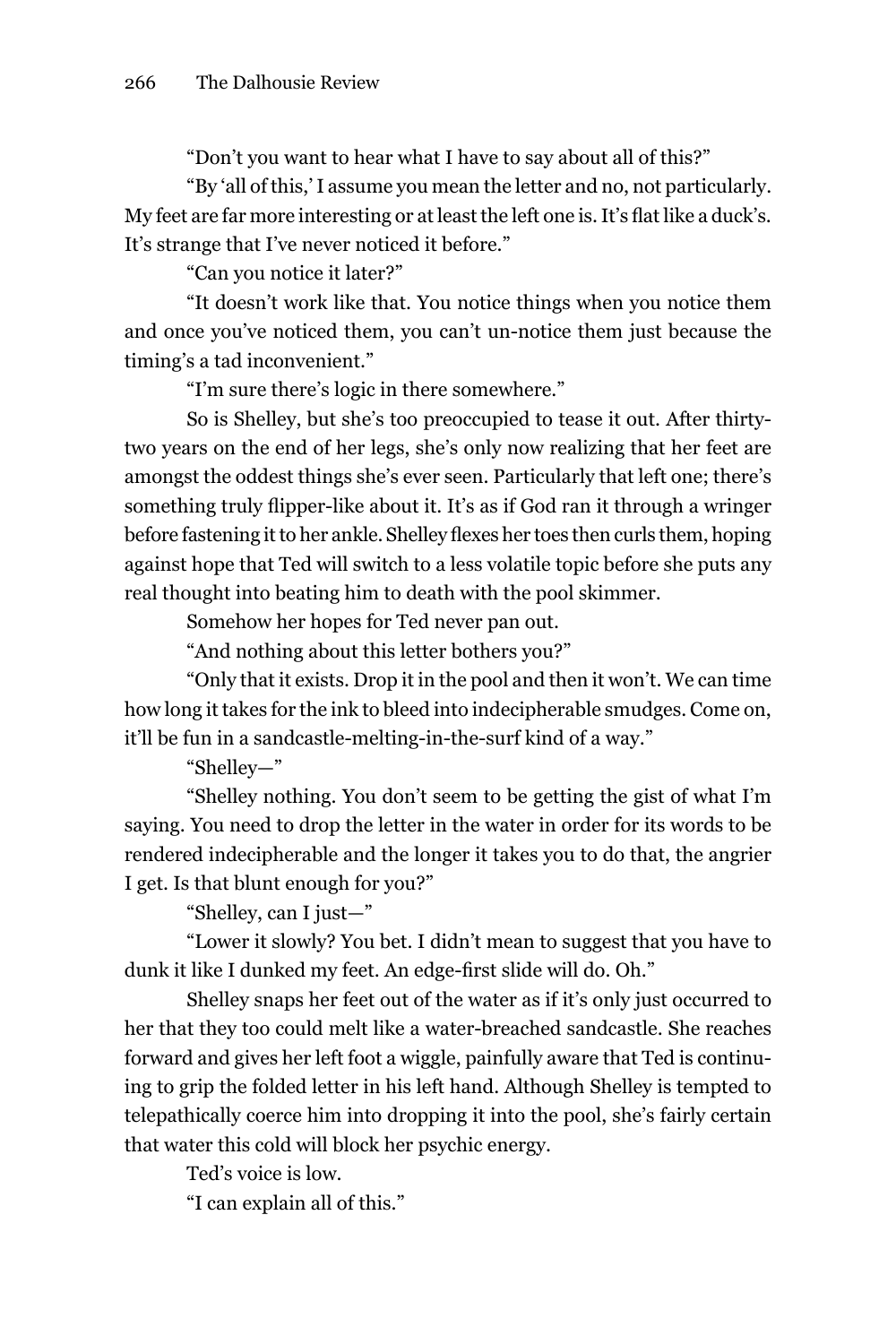"Please don't. my feet are my priority right now and unless I miss my guess, some molecules are in need of rejigging in order for them to achieve the normalcy I crave. It's probably not a good idea for you to be distracting me while I'm doing it. mentally modifying one's atomic structure is a tricky business. If my mind wanders midway through the process, a black hole could swallow the sun or worse."

"What worse?"

"Best not to speculate."

Ted taps the letter against his thigh, his eyes fixed on a horizon only he can see. he starts to speak, stops, then plunges in.

"I found the gin in your desk drawer and the whiskey in the laundry hamper. What did I miss?"

"Vodka, ceiling tile over the chest freezer."

"Should've known."

"let's not get into the topic of things you should've known right now. I'm more interested in the things I don't want to know and that letter tops my list. Eat it, burn it, bury it behind the shed with the cat. I don't care what you do with it, just make sure it never again takes up space in my reality."

" $No.$ "

"Wrong answer."

Shelley raises and lowers her legs several times like a drawbridge on a busy day then stops, redirecting her eyes to her toes. She squints their knobby joints into focus with the intention of studying them in greater depth but, sadly, Ted is like a dog chasing a bone, severely impairing her ability to concentrate on anything but the present crisis.

"That's all you have to say on the subject?"

"That and watch your back. Whoever sent me that letter is really gunning for you and if its sordid details don't get your balls fried, its author will no doubt come back with something far nastier or at least more detailed. And I don't want any more details, thank you very much. The broad strokes tell me everything I need to know except what I'm going to do and it's far too early for me to answer that right now, so excuse me if I prefer to concentrate on my toes."

Ted places the letter flat on his left thigh and clamps it in place with his hand, effectively thwarting Shelley's ability to swat it into the water the first chance she gets. In some ways her husband knows her so very well, just not in the ways that would make him seem intelligent.

"Did you ever think that maybe it's you they're gunning for? The letter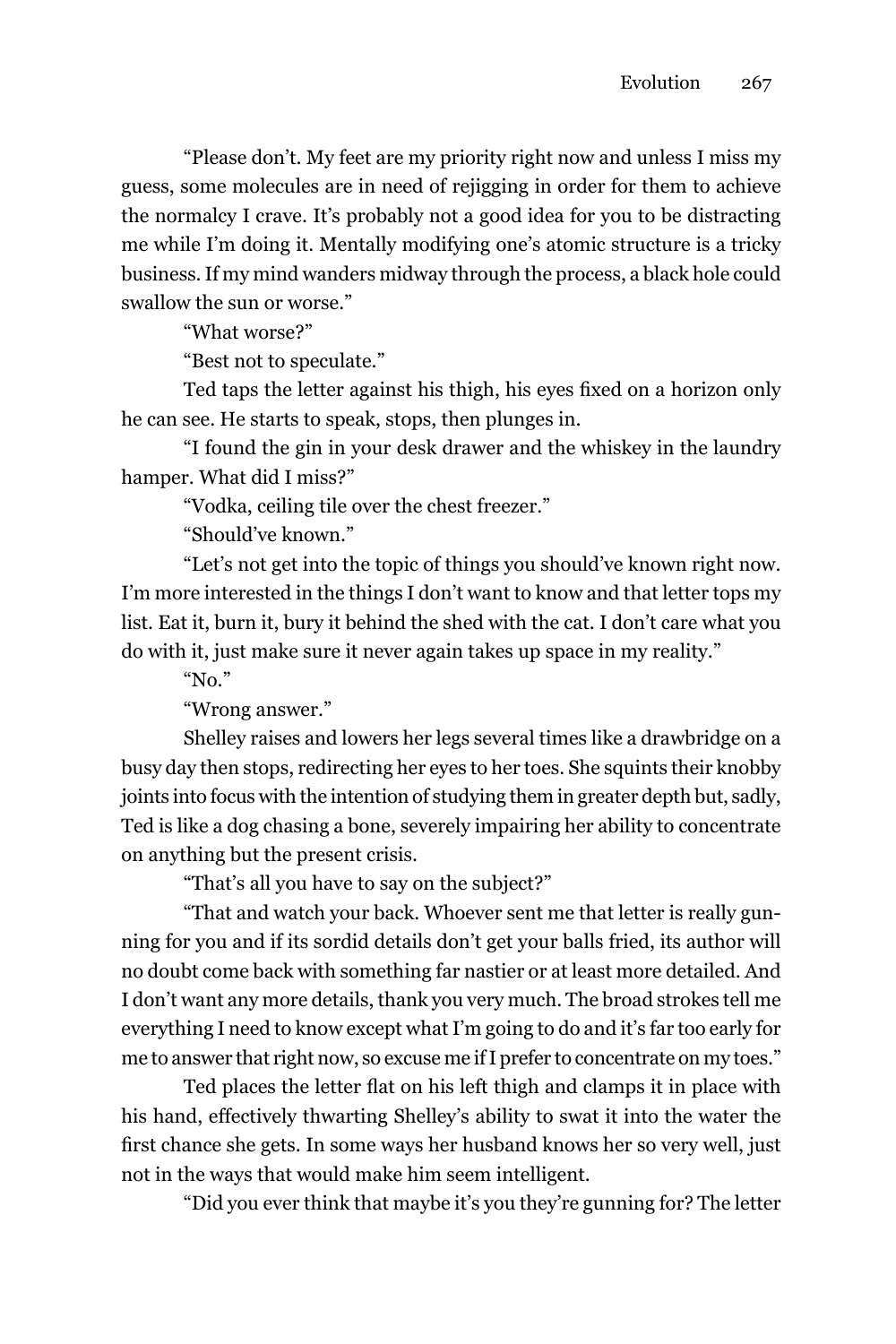is addressed to you, after all. maybe the bullet was meant to pierce your heart and it's me who is nothing more than collateral damage."

"Nice dodge, but I haven't done anything to earn that kind of spite. I'm guessing you may have. look, there are certain things in life that I just know and one of them is that whoever my new pen pal is, she must've been spurned something awful to be so stealth in her revenge. most women would've just confronted me with the evidence of your infidelity in the driveway at dawn. This one wrote a letter. how incredibly Victorian."

Shelley flexes her toes and spreads them wide. She hears impatience in her voice and makes a mental note to curb it. She has the upper hand here, at least for now, and the best way to lose it would be to allow herself to get emotional. She knows it, Ted knows it, even the goddamned pool knows it.

Deep breath.

Ted fills the ensuing silence with the sound of his own voice, something he would be better off not doing and maybe deep down he knows this. That would certainly explain the constipated look on his face.

"how do you know the letter writer is a she? There's no signature and the handwriting could certainly go either way. The way this thing is worded, it could even have been written by a third party. Did you notice any of that?"

 "You'd be surprised at the things I noticed. For instance, I noticed that you haven't once denied any of the allegations that letter contains, which is something you normally do straight off. That's an interesting thing to notice, don't you think?"

Ted has joined Shelley in staring at her toes and she can see why: It's hard to imagine any human would admit to owning them if they weren't so undeniably fastened to one particular human's feet. There's just something so simian about them. An ape's toes and a duck's feet. She really does have a branch of evolution all to herself.

"Come to think of it, something about that letter does bother me."

"like what?"

"Why would someone write something so wincingly pathetic? I mean, it makes a hell of a lot of assumptions based on nothing more than whatever two-dimensional version of me you presented when you were trying to get laid. This bitch doesn't know a thing about me. She wouldn't have a clue what it would take to make me cry."

"Not this again."

 "Yes, this again. Is it too much to ask that I be tormented by someone who is capable of doing a little research? There's no effort involved in this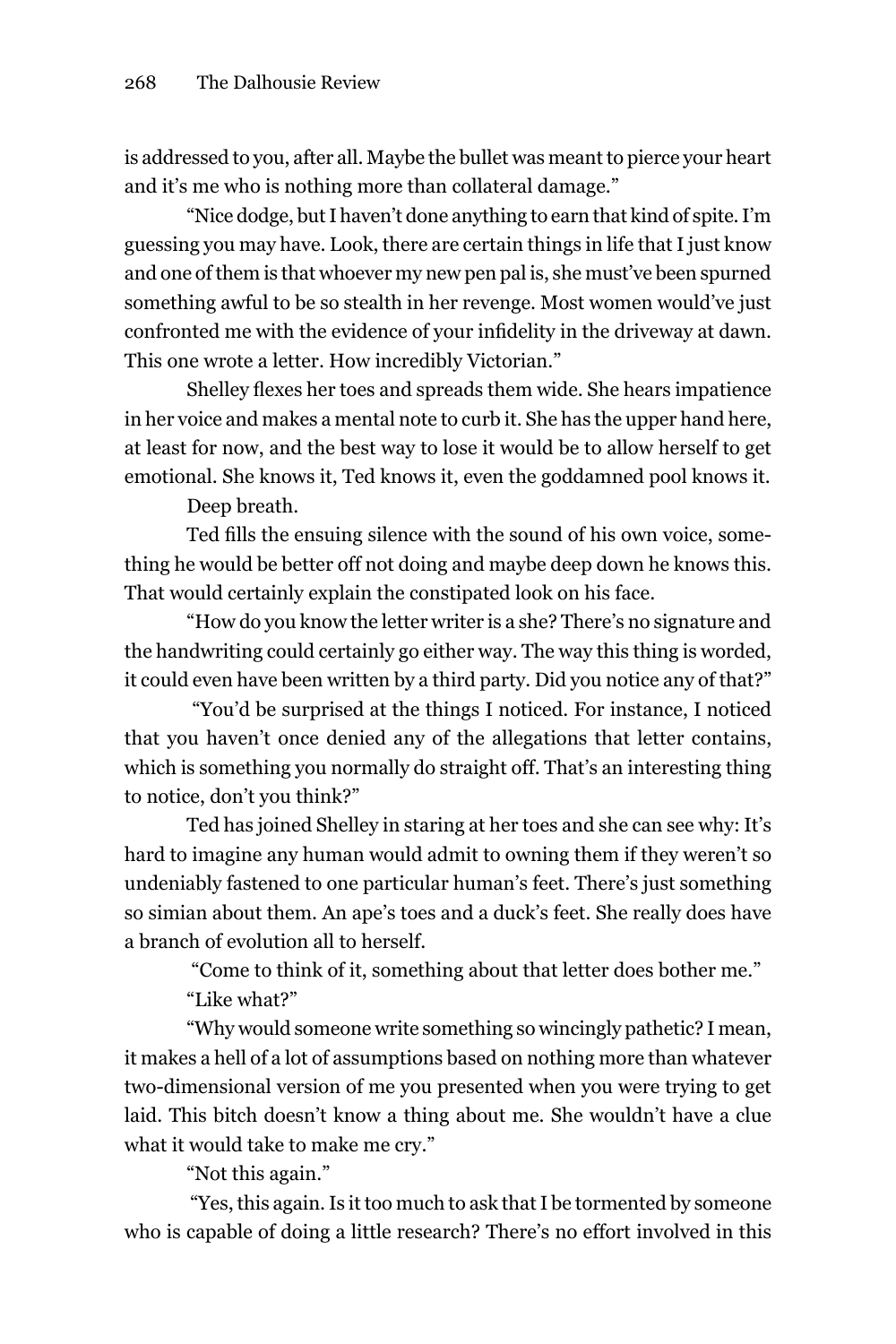letter other than what it takes to put ink on paper. She could've stalked me or eavesdropped on my conversations or even hacked into my email if she really wanted to get at the heart of me. From what I'm seeing here, all she did was crib something from a soap opera. Whoop-de-do."

Shelley flicks water at the letter, missing it entirely. It occurs to her that she should try catching Ted off-guard with a heel to the chin. The only problem with doing that is she suspects it's just what he wants her to do and she hates feeling as though she's living her life according to a script.

Ted huffs.

"Can we maybe just stick to the accusations contained in this letter? I think that's where our focus should be."

"Why, did you dictate it?"

No answer.

Ted's neck is turning red, never a good sign, so Shelley lets her toes sink beneath the water's surface, breaking the spell they've been casting on her and her husband. Ted looks at the folded letter before returning his gaze to the invisible horizon.

"So where do we go from here?"

"Into the pool, fully clothed. let's pretend we're abandoning a sinking ship."

Ted looks confused, but then Ted has a tendency to find life confusing. At some point in his formative years, he carved his reality into tiny compartments, each one carefully segregated from the others. Whenever these compartments collide, he's forced to grapple with what he considers to be an inconceivable set of consequences and instead of rising to the occasion, he falters, making his errant behaviour tragically easy to smoke out.

unfolding the letter, Ted scans it.

Then he scans it again.

"Did you write this, Shelley? now would be a good time to fess up if you did and save us both a heck of a lot of pointless frustration."

Did she? Admittedly, Shelly has written anonymous letters in the past, but mostly to Ted's doting mother and mostly on the topic of his personal habits. Shelley doesn't think she's done anything like that this time although—and let's be honest here—anything is possible once the vodka kicks in.

"I don't think so. Why would you ask me such a thing?" "The Qs."

Ted has his finger on one now. He angles the letter so that Shelley can see what he's referring to.